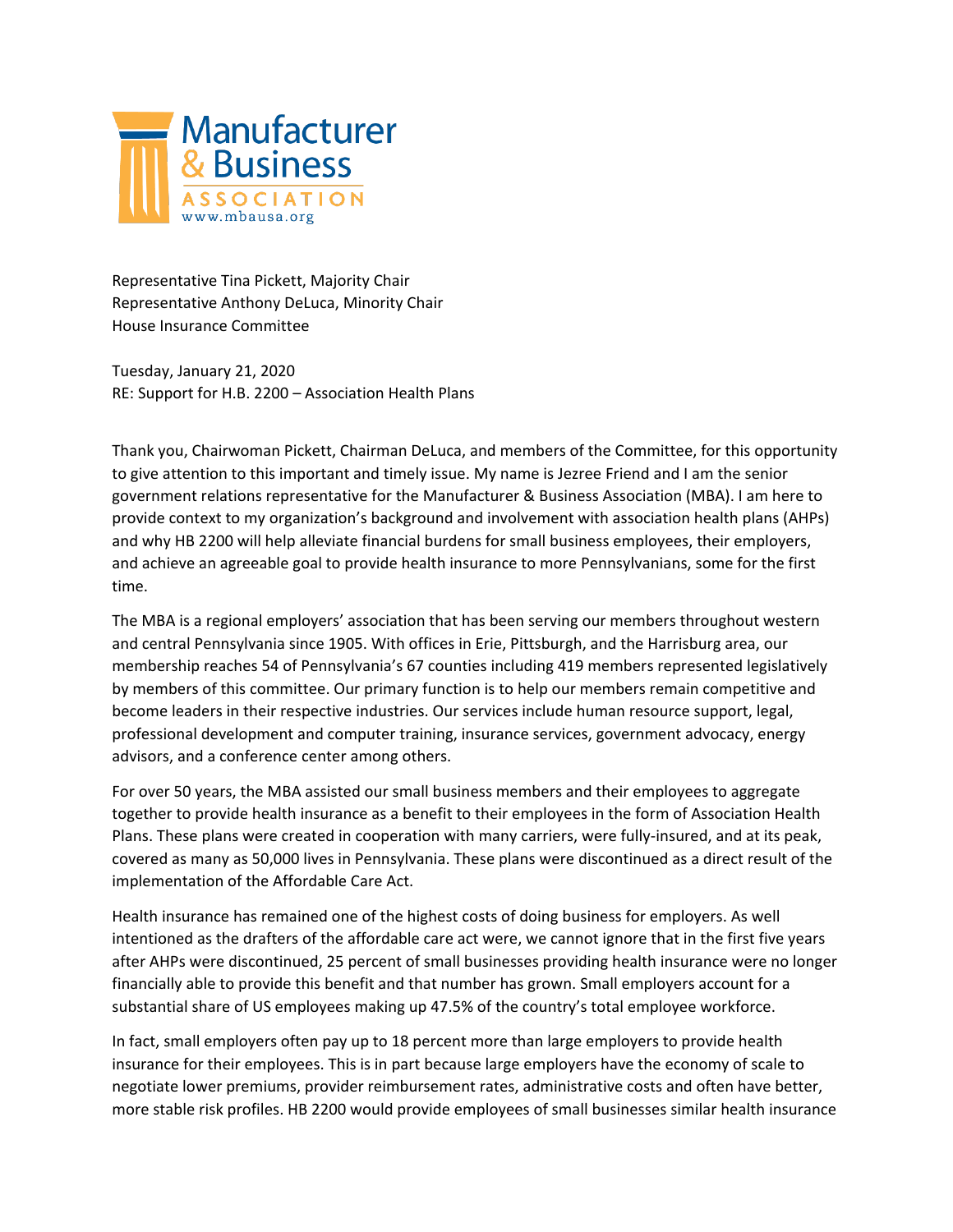options employees of larger businesses enjoy. Very simply, this legislation would allow business with less than 50 employees to aggregate together to form and AHP and purchase health insurance on the large group market the same way businesses with 51+ employees currently do.

Our membership has continually reached out voicing their concerns and looking for relief. Many have said they will no longer be able to financially afford to provide to provide group health insurance as a benefit. As a result, we have seen the younger employees do not purchase health insurance on the individual market and the older employees often cannot afford the costs. The unrelenting group health insurance price tag has increased the risk and number of more Pennsylvanians to go uninsured. Our members want to offer quality coverage the same way the Pennsylvania Insurance Department allows businesses with 51+ employees allow.

Following today's comments I am willing to send many of these stories. For brevity, a manufacturer in Erie County sent me this: "Due to my company's size, my insurer will not renew our coverage. The options I have been presented indicate cost increases between 22% on the low side and 98% on the high side for various ACA plans. The rates/coverage/deductibles of the lower cost plan are inferior to any current coverage. I will be forced to increase my employee contributions by about 30-35%. This has a very negative impact to both my business and the take home pay of my employees."

The MBA has met with several members of this House Insurance Committee as well as Pennsylvania Insurance Commissioner Jessica Altman and her staff regarding stories like this to formulate a workable solution. HB 2200 is that solution and sufficiently addresses any potential concerns brought out from those conversations. I would like to point out a few examples where this legislation is not only acting in good faith to foster bipartisanship by providing employee consumer protections but also allows small businesses to enter competitively priced insurance markets to alleviate financial burdens for their employees and operations.

First, HB 2200 will continue to ensure the affordable care act's regulatory oversight. In fact, by definition, a "group health plan" is subject to consumer protections under an array of federal laws. In effect, HB 2200 is the same type of health plan a large employer offers, subject to the same rules and requirements applicable to a large employer plan.

Second, HB 2200 will provide comprehensive coverage. Small employers — just like large employers want to attract and retain talented workers and keep their employees healthy and productive. Since they lack the resources and bargaining power of big employers, however, the majority of small employers are unable to offer comprehensive coverage at an affordable price. HB 2200 safeguards to ensure: All employees enrolled in coverage under this policy will be viewed as a single risk pool. Premiums are based on the collective group spreading out the risk to reduce premium cots. Prohibits from varying premiums based on gender. Prohibits from varying premiums based on the health status. And lastly, prohibits from establishing discriminatory rules based on the health status i.e cannot deny coverage based on pre-existing conditions.

Lastly, HB 2200 addresses the concern to prevent fraudulent plans and actors. To note, since 1983 regulatory framework has been in place to prevent this very thing and the ACA, which still maintains regulatory authority established improvements in reporting and stronger enforcement tools designed to reduce fraud and abuse. HB 2200 further provides an outline which an association group looking to participate in these plans must adhere to. These guidelines prevent any fraudulent groups from creating